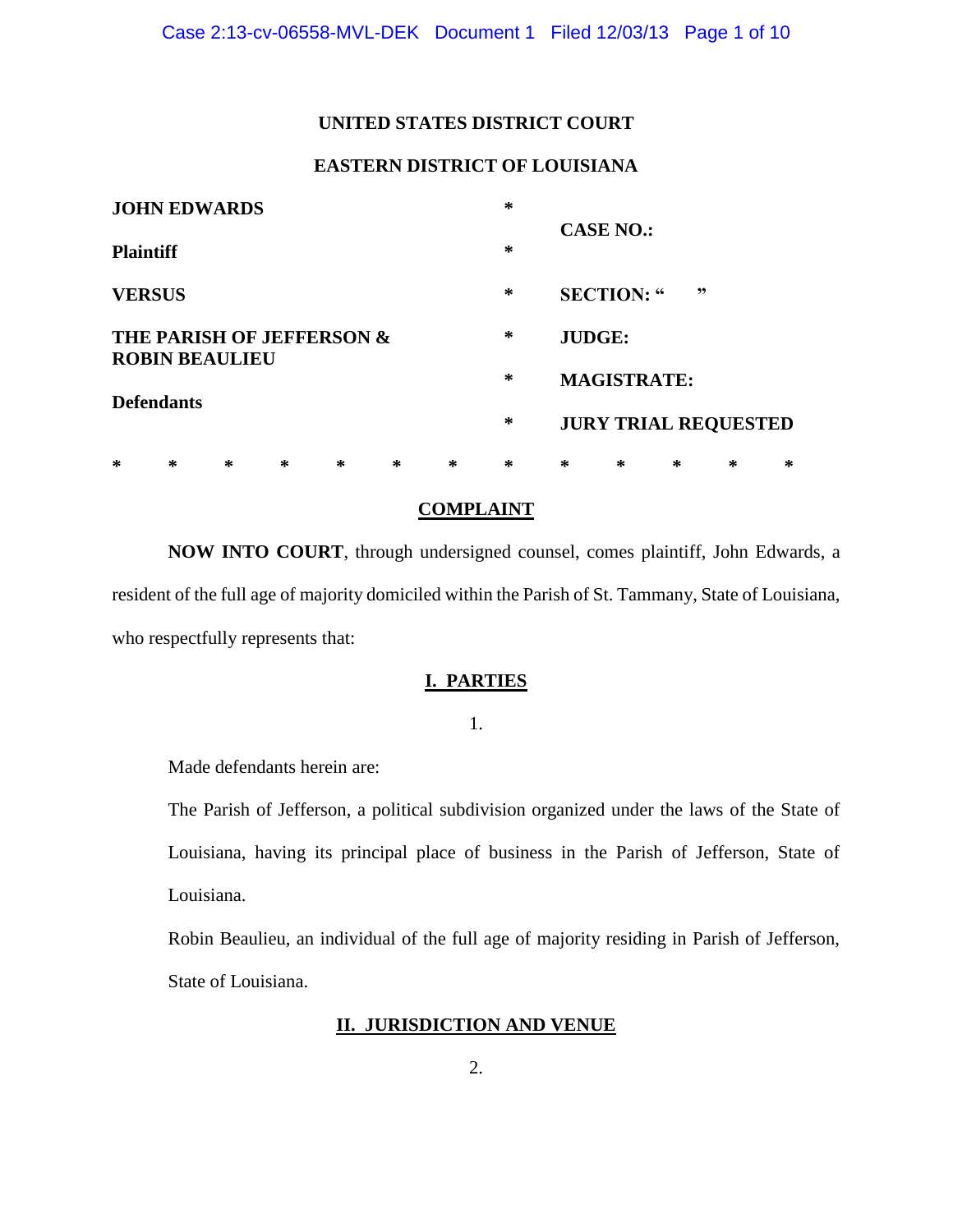## Case 2:13-cv-06558-MVL-DEK Document 1 Filed 12/03/13 Page 2 of 10

Jurisdiction is proper in this Honorable Court under the provisions of 28 U.S.C. § 1331, for claims brought pursuant to 42 U.S.C. § 1983, the First Amendment of the Constitution of the United States of America, and pursuant to 28 U.S.C. § 1367 for all other claims pendent thereto.

Venue is proper in the Eastern District of Louisiana, pursuant to 28 U.S.C. § 1391, in that a substantial part of the events or omissions giving rise to the claim occurred in the Eastern District of Louisiana and plaintiff and defendants reside in this district.

## **III. PRELIMINARY STATEMENT**

4.

Plaintiff was a contract employee of the Jefferson Parish East Bank Animal Shelter. Over the course of plaintiff's tenure with the Shelter, four individuals have held the position of Shelter Director; Robin Beaulieu is currently the individual who holds this position. Plaintiff opposed many of Ms. Beaulieu's practices at the shelter, including numerous occasions on which Ms. Beaulieu undermined plaintiff's medical authority. Additionally, plaintiff asserts that on several occasions, Ms. Beaulieu exceeded her authority as Shelter Director by making medical decisions, which is illegal under state law. As a result of plaintiff's expressions of opposition, plaintiff was terminated in violation of the Louisiana Whistleblower Act and in violation of plaintiff's First Amendment rights.

## **IV. FACTS**

5.

At all times material hereto, plaintiff, John Edwards ("plaintiff") was a contract employee of the Parish of Jefferson as Veterinarian of the East Bank Animal Shelter.

<sup>3.</sup>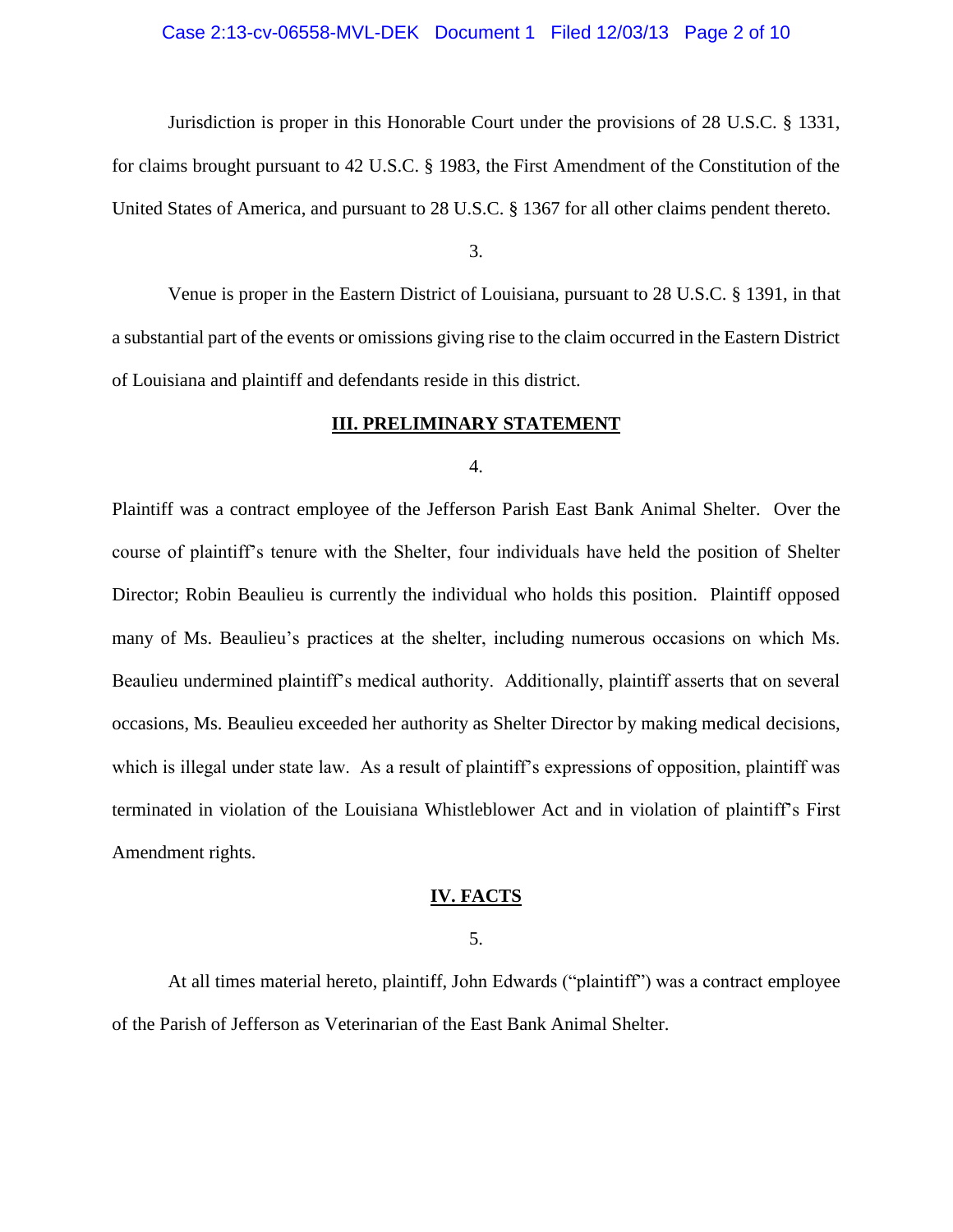At all times material hereto, the Parish of Jefferson ("Parish") was the plaintiff's employer under the provisions of Louisiana Revised Statute 23:967.

7.

Plaintiff had a constitutionally protected right to be free from retaliation for reporting illegal activity under Louisiana Revised Statute 23:967 and for exercising his right to free speech under the United States Constitution, First Amendment, made applicable to the state and its actors through the Fourteenth Amendment and 42 U.S.C. § 1983.

8.

Defendants, the Parish and Robin Beaulieu, were acting under color of state and municipal law and were cloaked with the authority of the State of Louisiana and the Parish for purposes of 42 U.S.C. § 1983 when taking the actions against the plaintiff complained of herein.

9.

Plaintiff was employed as a contract veterinarian with one-year contract terms by the Jefferson Parish Animal Shelter in 2009.

## 10.

During plaintiff's final contract term, which ran from September 2, 2011 to September 1, 2012, the Parish hired Robin Beaulieu as director of the animal shelter.

11.

On August 8, 2012, the Jefferson Parish Council ratified Resolution No. 119377, extending Dr. Edwards' contract by an additional three months through December 1, 2012, or until the completion of the Standard of Qualification (SOQ) process, whichever came first. The parties signed this contract on September 5, 2012.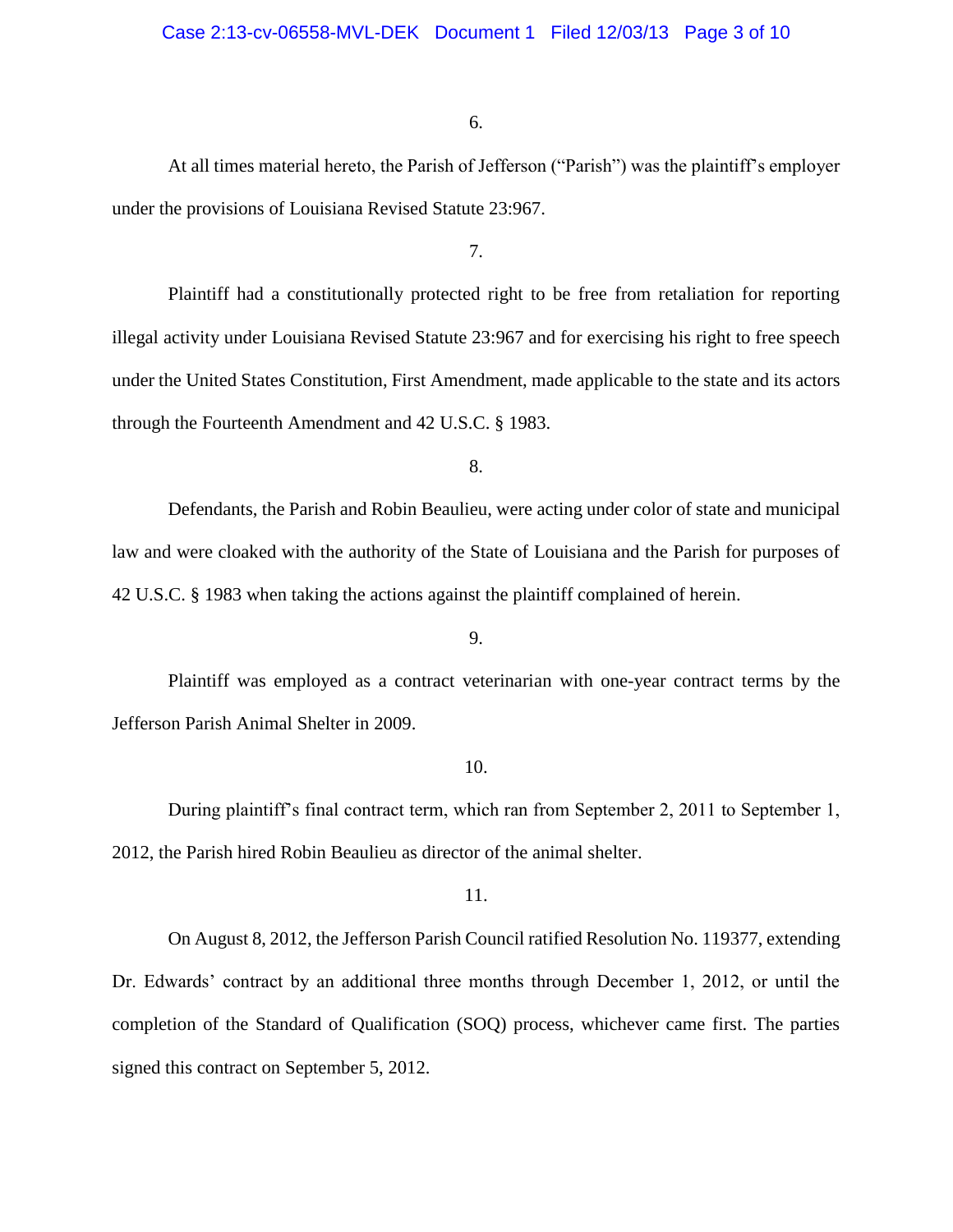When the Standard of Qualification (SOQ) submission deadline approached for renewal of his contract for 2013, Dr. Edwards timely submitted his application. The SOQ meeting was delayed several times as a result of Hurricane Isaac.

## 13.

On October 10, 2012, the Council ratified Resolution 119717, a second extension of Dr. Edwards' contract to run until March 1, 2013 or until the completion of the SOQ process, whichever came first.

## 14.

The SOQ meeting was held on October 23, 2012, and Dr. Edwards ultimately lost the contract to a less experienced veterinarian, Dr. Jeff Schumacher.

## 15.

On or about October 25, 2012, plaintiff submitted a public records request, and he received the submissions and score sheets approximately one month following the request. Upon receiving the request, plaintiff discovered that despite his additional years of experience, which includes specialized shelter experience, a significantly greater list of surgeries of which he was capable of performing, and letters of recommendation, he received a score of 283 out of 300 possible points, while Dr. Schumacher received a score of 300.

#### 16.

The score sheets revealed that plaintiff had received deductions from Brenda Campos of the purchasing department and Paul Bourg, assistant director of the animal shelter, who primarily worked with the West Bank shelter. Plaintiff's score sheets reflected deductions for outsourced surgeries and prior performance.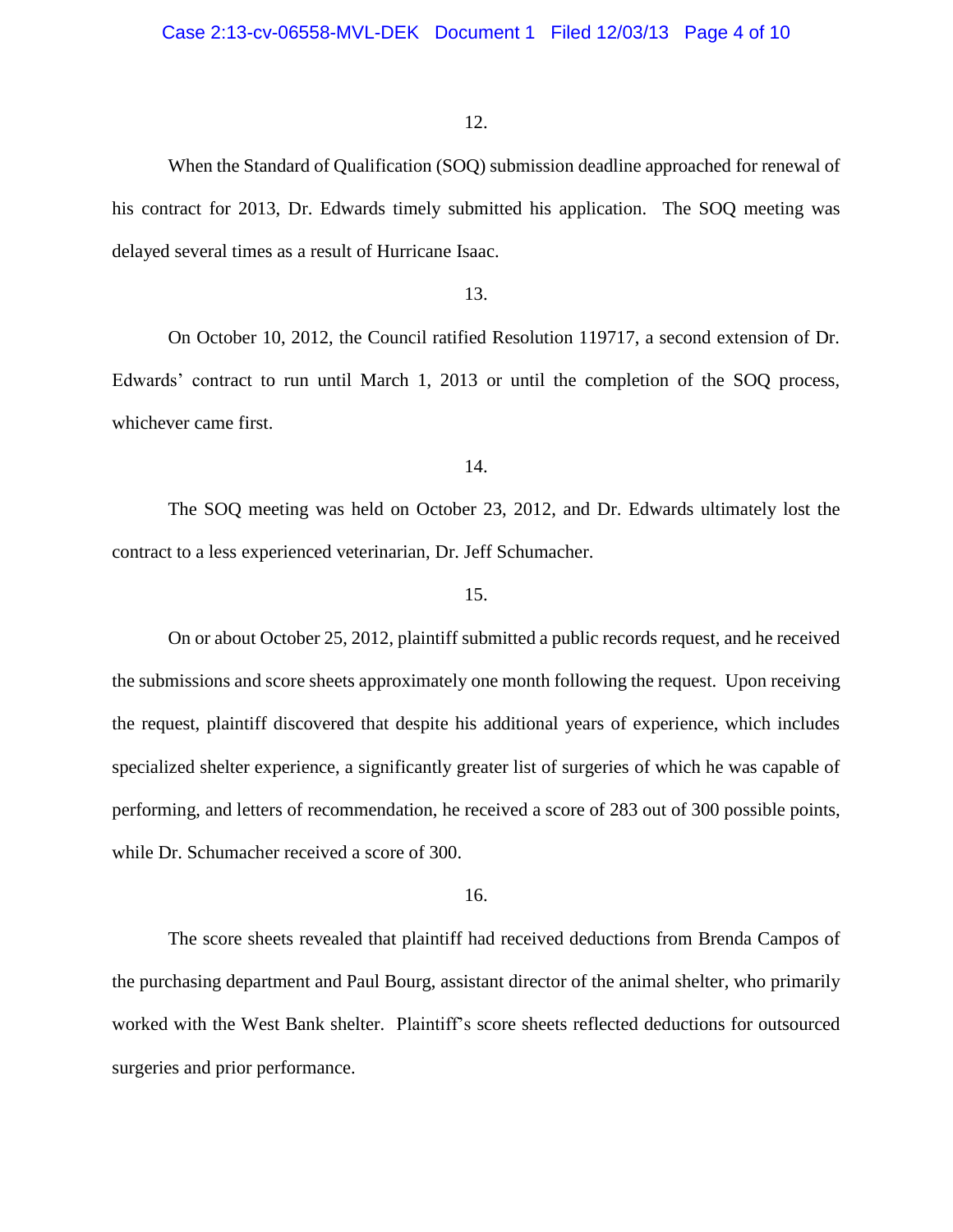Upon reason and belief, Ms. Beaulieu acted nefariously to hinder plaintiff's chances at obtaining the SOQ bid and to undermine his work performance. Ms. Beaulieu began to outsource spay and neuter surgeries to outside clinics, and when plaintiff confronted Ms. Beaulieu about this practice she told him that it was "free help." She later informed plaintiff that the number of surgeries he was completing was insufficient, and this information was used against him in the SOQ decision. Ms. Beaulieu also prohibited plaintiff from entering and remaining in the Shelter after hours, a practice for which she had previously praised plaintiff in a letter of recommendation for the SOQ position.

## 18.

On or about November 2, 2012, Ms. Beaulieu sent plaintiff a letter notifying him that, notwithstanding the second extension of his contract, his contract would expire on December 1, 2012. The letter accused plaintiff of "engaging Parish employees in discussion about the veterinary contract; engaging in discussion about Animal Shelter matters on social media; and engaging Parish employees in discussions concerning Animal Shelter matters unrelated to the practice of veterinary medicine, especially rumor/gossip."

#### 19.

On or about November 13, 2012, Ms. Beaulieu sent plaintiff a second letter, stating that pursuant to his contract, he was terminated with two months' notice effective January 13, 2013. The letter accused plaintiff of "engaging Parish employees in discussion about the veterinary contract; engaging in discussion about Animal Shelter matters on social media; and engaging Parish employees in discussions concerning Animal Shelter matters unrelated to the practice of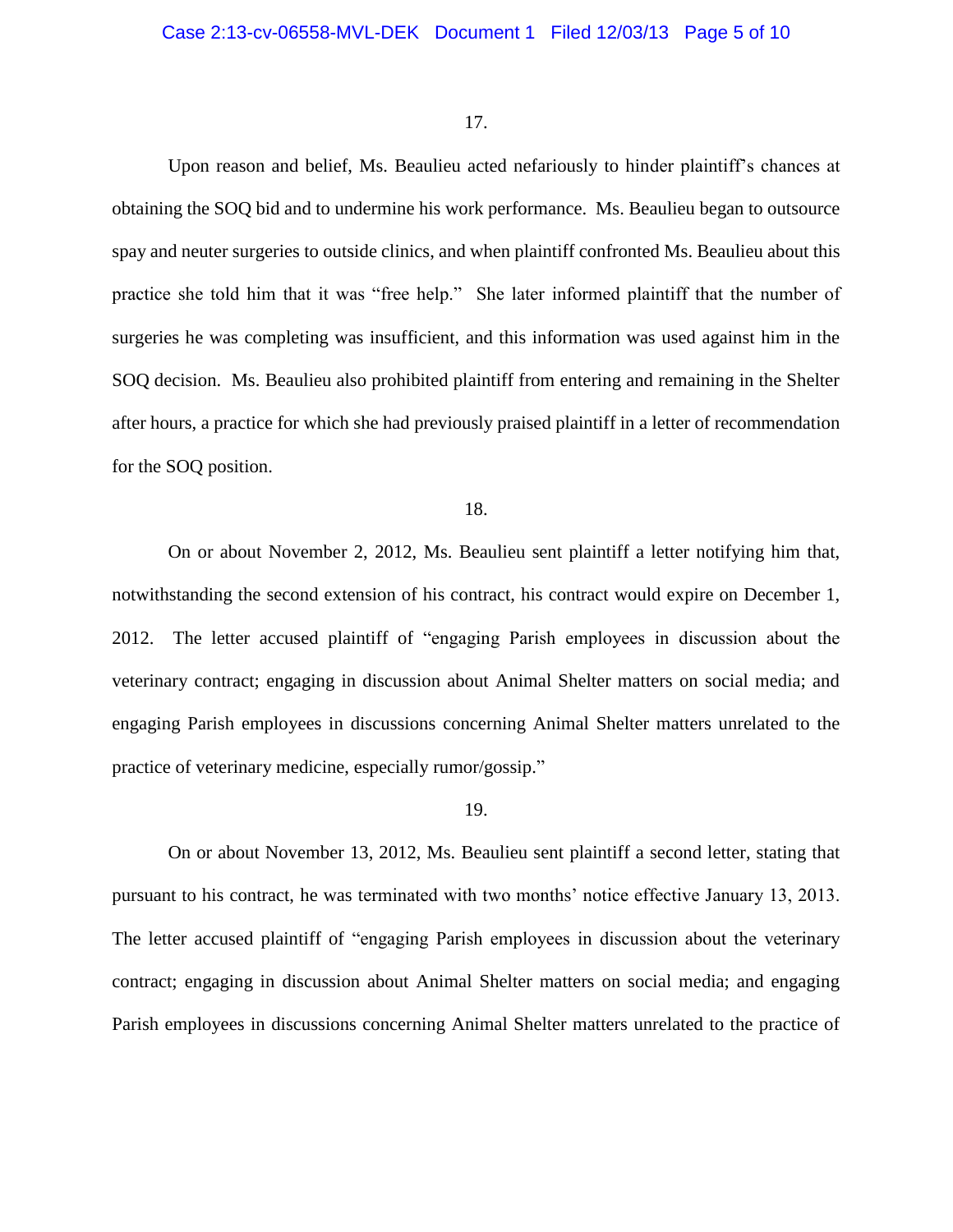## Case 2:13-cv-06558-MVL-DEK Document 1 Filed 12/03/13 Page 6 of 10

veterinary medicine, especially rumor/gossip; and entering upon or remaining at the Shelter after normal business hours, unless specifically requested or approved by the Director of the Shelter."

20.

Following objections from plaintiff and others regarding the SOQ process, the Parish Council decided on or about November 7, 2012, to re-advertise the position using clearer criteria.

#### 21.

Despite the Parish's typical protocol of advertising SOQ positions on jeffparish.net, on this occasion, the Parish failed to post the position. The position was included in the Times Picayune, a semi-weekly newspaper. As a result, plaintiff was not able to apply for the position.

# 22.

On or about December 5, 2012, plaintiff discovered that the SOQ deadline had passed as a result of the Parish's failure to follow its standard custom of posting SOQ positions online. Plaintiff sent a lengthy letter to Parish President John Young and the council describing the events that had occurred with his SOQ and his complaints and accusations against Ms. Beaulieu.

#### 23.

Plaintiff's complaints included several occasions on which Ms. Beaulieu attempted to undermine Dr. Edwards' medical authority.

#### 24.

Additionally, on more than one occasion, Ms. Beaulieu practiced veterinary medicine without a license in violation of state law, including, but not limited to, the following accusations:.

> A. Ms. Beaulieu informed staff members to listen to her over plaintiff on medical issues.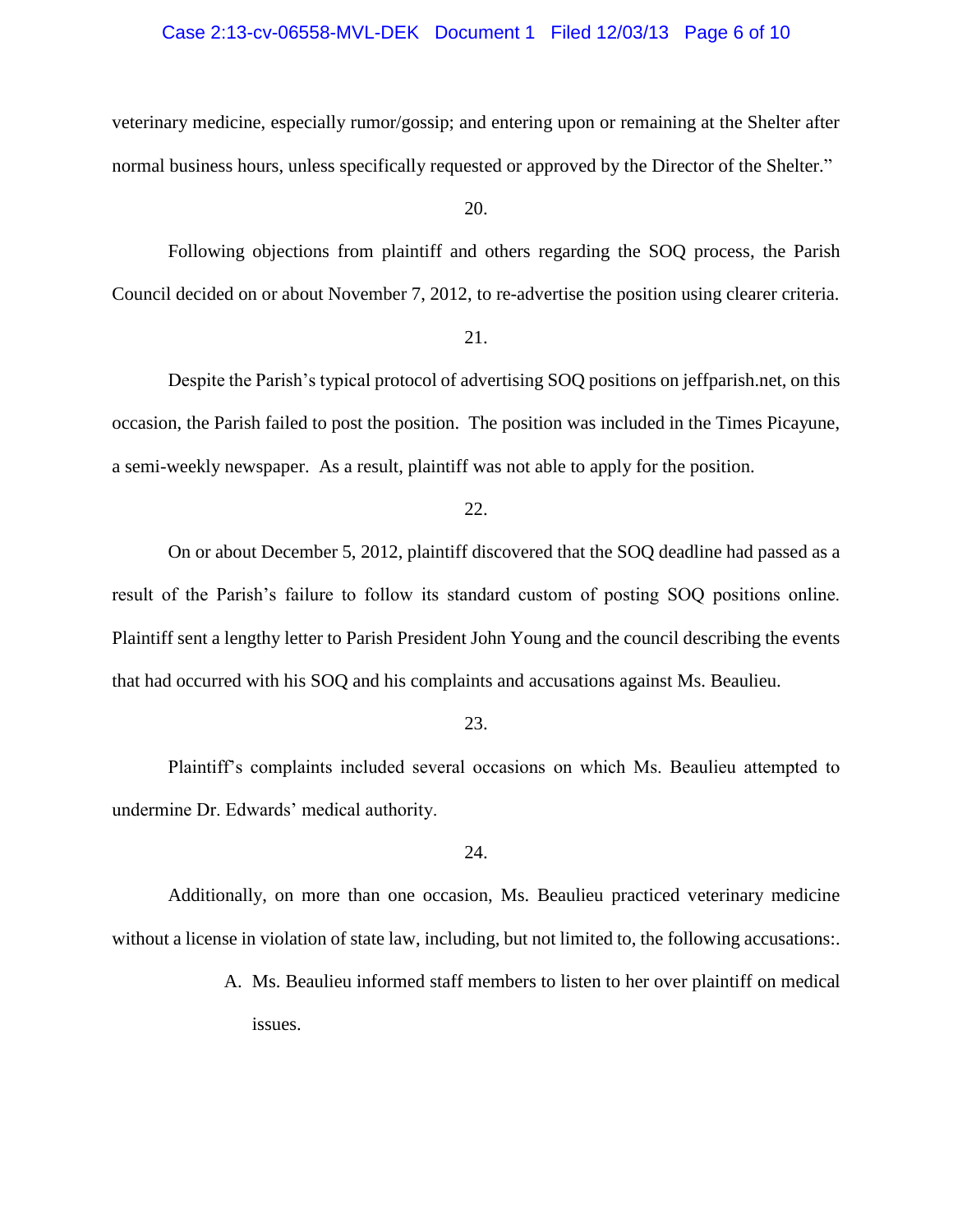- B. Ms. Beaulieu directed staff in a meeting to administer Marquis Paste medication to all animals under six months of age, a protocol that was not approved by plaintiff.
- C. Ms. Beaulieu gave medical instructions to a staff member for treatment of a kitten after plaintiff had left for the day, rather than contacting him or sending the cat to Metairie Small Animal Hospital for emergency treatment. Ms. Beaulieu instructed a shelter employee to administer 10 cc of subcutaneous fluid to the suffering kitten and Marquis Paste to the rest of the litter. The kitten died overnight.
- D. Ms. Beaulieu sent two cats with a contagious upper respiratory disease to the West Bank animal shelter for treatment by another veterinarian when she disagreed with plaintiff's diagnosis and treatment plan, risking exposure to other animals.
- E. Ms. Beaulieu ignored plaintiff's opinion on dog aggressiveness. When a dangerous dog bit a shelter visitor, plaintiff requested a rabies quarantine. Four days into the quarantine, the dog disappeared from the shelter. Ms. Beaulieu did not discuss the situation with plaintiff nor did she provide information about where the dog had been transferred. Despite plaintiff's questioning, Ms. Beaulieu refused to discuss with him whether mandatory legal procedure was followed in dog bite cases.
- F. Plaintiff witnessed a euthanasia technician, Jamal Johnson, administering euthanasia unethically. When plaintiff asked to review tapes of the euthanasia procedures to determine if this was a one-time occurrence, Ms. Beaulieu refused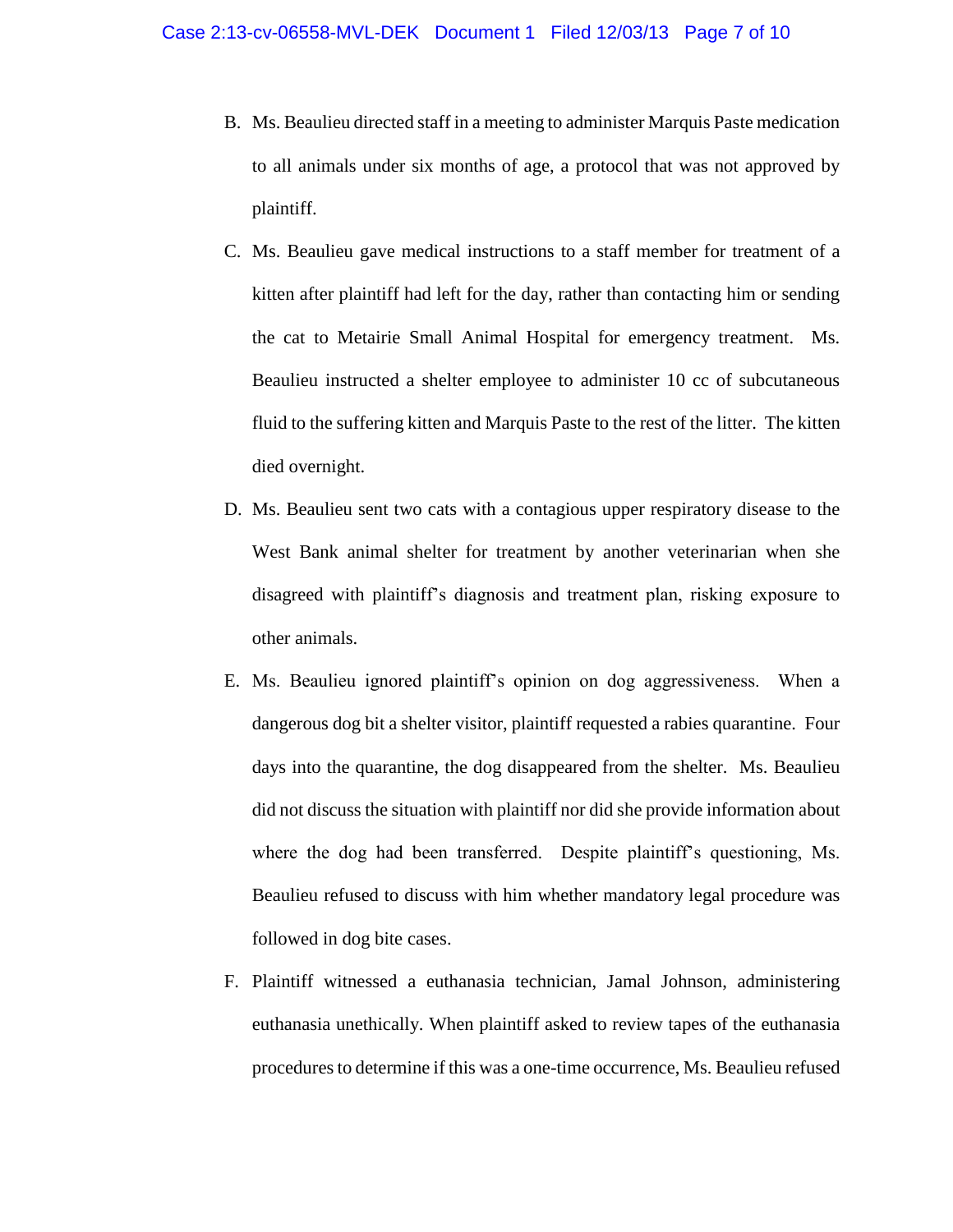## Case 2:13-cv-06558-MVL-DEK Document 1 Filed 12/03/13 Page 8 of 10

and told plaintiff that they had already been reviewed by her and Paul Bourg, assistant director of the shelter, and that there were no problems. Neither Ms. Beaulieu nor Mr. Bourg is trained in euthanasia.

25.

The following day after plaintiff sent his letter outlining the above events, plaintiff was terminated and police escorted him out of the shelter, accusing him of being disruptive without any specific allegations. This was prior to the end of the three month extension that had been ratified by the Council, and also prior to the conclusion of the two months' notice Ms. Beaulieu had given him.

#### 26.

Ms. Beaulieu's actions are in violation of state law, LSA-R.S. 37:1514, which prohibits persons other that licensed veterinarians from practicing veterinary medicine.

#### 27.

Plaintiff expressed his opposition to Ms. Beaulieu's actions on numerous occasions, and Ms. Beaulieu responded by terminating plaintiff's second extension contract and failing to post the SOQ position on jeffparish.net. This is a violation of the Louisiana Whistleblower Act, LSA-R.S. 23:967.

#### 28.

In addition, Ms. Beaulieu terminated plaintiff one day after he sent a letter to John Young and the council detailing Ms. Beaulieu's illegal behaviors. This retaliatory activity is also a violation of the Louisiana Whistleblower Act, LSA-R.S. 23:967.

29.

Due to the above and foregoing allegations, defendants are liable unto plaintiff for retaliation in violation of the First Amendment and the Louisiana Whistleblower Act, LSA-R.S. 23:967, for: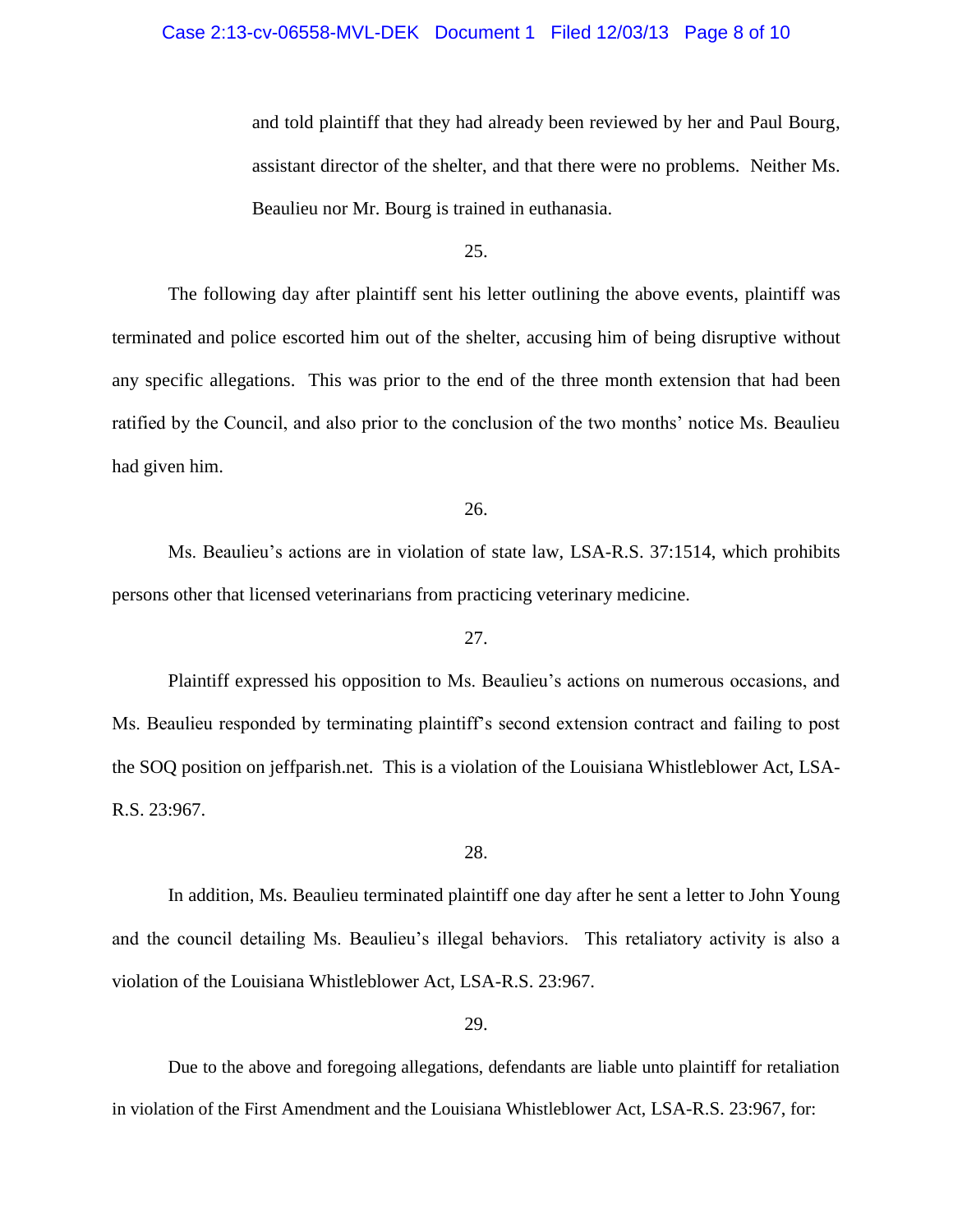- A. Back and front pay;
- B. Compensatory damages;
- C. Benefits;
- D. Reasonable attorney's fees;
- E. Costs of these proceedings; and
- F. Mental anguish.

Plaintiff requests a trial by jury on all claims.

WHEREFORE, plaintiff, John Edwards, prays that defendants, Robin Beaulieu and the Parish of Jefferson, be duly cited to appear and answer this Complaint and Jury Demand and, after due proceedings and legal delays, there be judgment herein in favor of plaintiff and against defendants, jointly and severally, as detailed in the foregoing Complaint and Jury Demand and in an amount reasonable in the premises, together with legal interest from the date of judicial demand, all costs of these proceedings, reasonable attorney's fees, punitive damages and any and all equitable relief deemed appropriate by this Honorable Court under the circumstances, as well as a trial by jury.

Respectfully Submitted,

**THE TRUITT LAW FIRM**  A Limited Liability Company

/S/ JACK E. TRUITT JACK E. TRUITT, BAR NO. 18476, T.A. PAMELA S. CHEHARDY, BAR NO. 23562 ALAINA E. BRANDHURST, BAR NO. 35057 149 North New Hampshire Street Covington, Louisiana 70433 Telephone: (985) 327-5266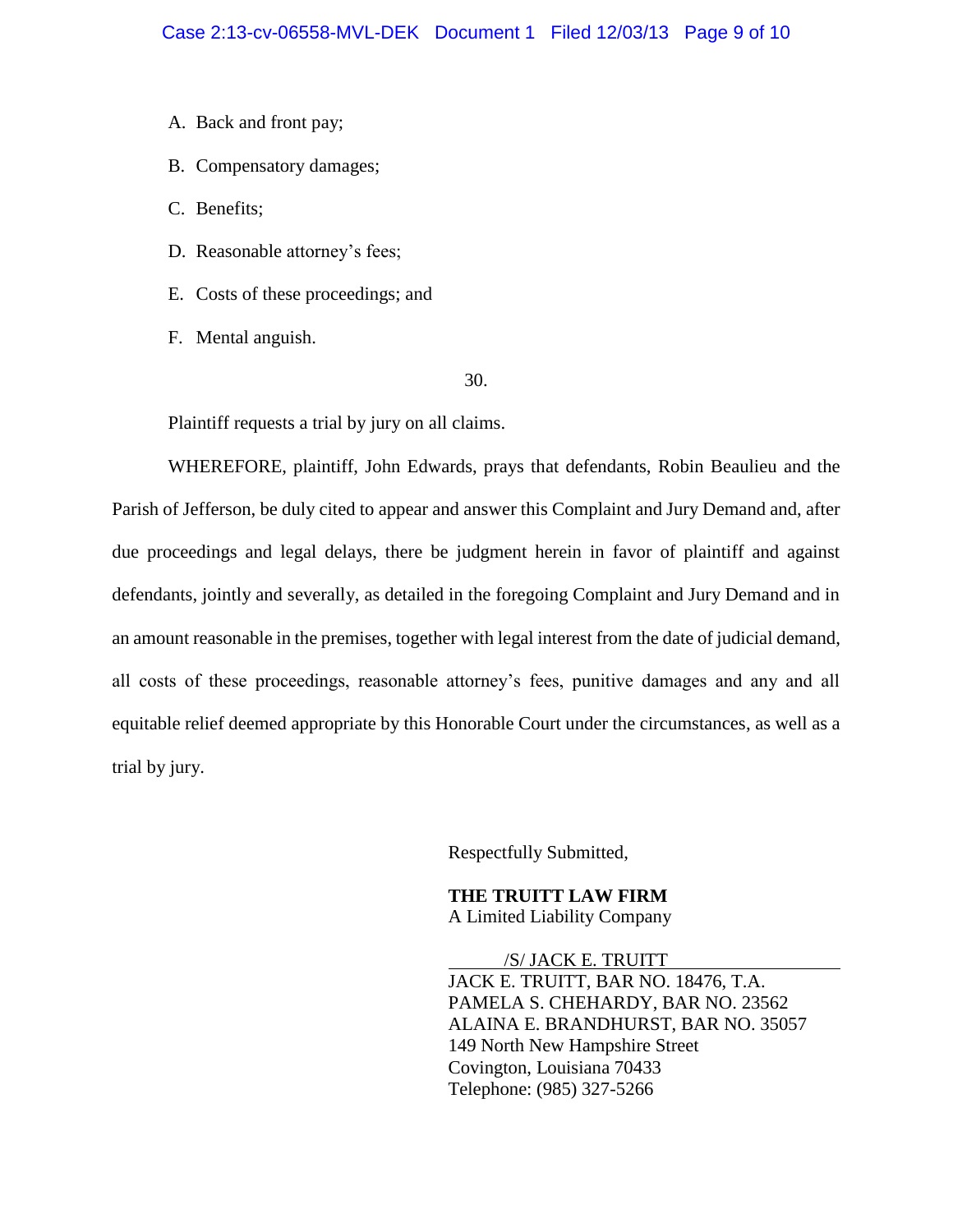Facsimile: (985) 327-5252 Email: mail@truittlaw.com Counsel for Plaintiff

# **CERTIFICATE OF SERVICE**

I hereby certify that a copy of the above and foregoing has been duly served on all counsel of record by depositing same into the U.S. Mail, postage pre-paid, this 3<sup>rd</sup> day of December, 2013December 3, 2013, or by any other means authorized by law.

# **/S/ JACK E TRUITT**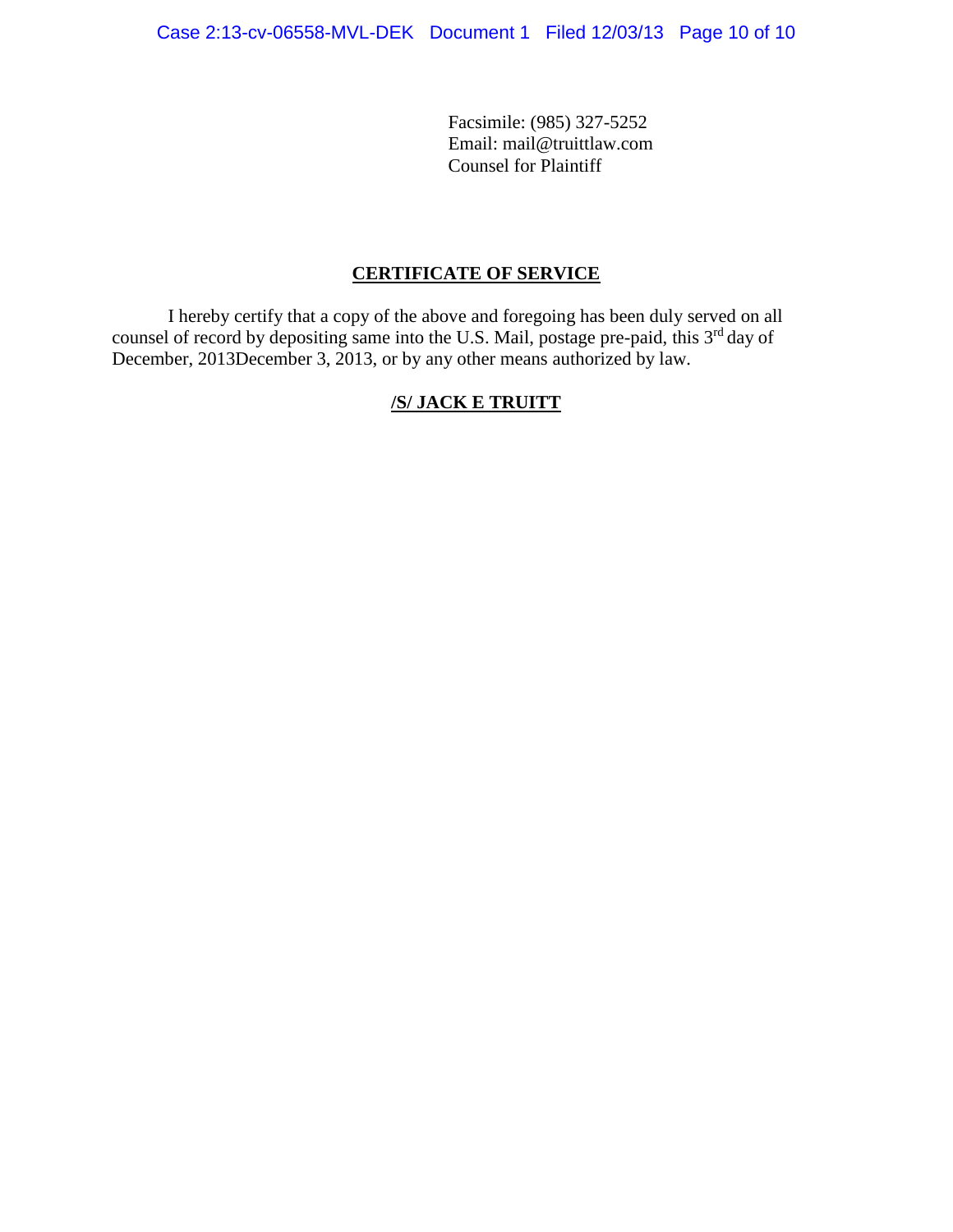# IS 44 (Rev. 12/12) Case 2:13-cv-06558-MV**LIVEK COVER'SHEET**iled 12/03/13 Page 1 of 2

The JS 44 civil cover sheet and the information contained herein neither replace nor supplement the filing and service of pleadings or other papers as required by law, except as provided by local rules of court. This form,

| I. (a) PLAINTIFFS                                                                                                                                                                                                                                                                                                                                                                                                                                                                                                                                                                                                                                                            |                                                                                                                                                                                                                                                                                                                                                                                                                                                                                                                                                                                                                              |                                                                                                                                                                                                                                                                                                                                                                                                                                                                                                                                                                                                                                                                                                               |  | <b>DEFENDANTS</b>                                                                                                                                                                                                                                                                                                                                                                                                   |                                                                                                                                                                                                                                                                                                                                                                                                                                                                    |                                                                                                                                                                                                                                                                                                                                                                                                                                                                                                                                                                                                                                             |  |  |
|------------------------------------------------------------------------------------------------------------------------------------------------------------------------------------------------------------------------------------------------------------------------------------------------------------------------------------------------------------------------------------------------------------------------------------------------------------------------------------------------------------------------------------------------------------------------------------------------------------------------------------------------------------------------------|------------------------------------------------------------------------------------------------------------------------------------------------------------------------------------------------------------------------------------------------------------------------------------------------------------------------------------------------------------------------------------------------------------------------------------------------------------------------------------------------------------------------------------------------------------------------------------------------------------------------------|---------------------------------------------------------------------------------------------------------------------------------------------------------------------------------------------------------------------------------------------------------------------------------------------------------------------------------------------------------------------------------------------------------------------------------------------------------------------------------------------------------------------------------------------------------------------------------------------------------------------------------------------------------------------------------------------------------------|--|---------------------------------------------------------------------------------------------------------------------------------------------------------------------------------------------------------------------------------------------------------------------------------------------------------------------------------------------------------------------------------------------------------------------|--------------------------------------------------------------------------------------------------------------------------------------------------------------------------------------------------------------------------------------------------------------------------------------------------------------------------------------------------------------------------------------------------------------------------------------------------------------------|---------------------------------------------------------------------------------------------------------------------------------------------------------------------------------------------------------------------------------------------------------------------------------------------------------------------------------------------------------------------------------------------------------------------------------------------------------------------------------------------------------------------------------------------------------------------------------------------------------------------------------------------|--|--|
| John Edwards                                                                                                                                                                                                                                                                                                                                                                                                                                                                                                                                                                                                                                                                 |                                                                                                                                                                                                                                                                                                                                                                                                                                                                                                                                                                                                                              |                                                                                                                                                                                                                                                                                                                                                                                                                                                                                                                                                                                                                                                                                                               |  |                                                                                                                                                                                                                                                                                                                                                                                                                     | The Parish of Jefferson, Robin Beaulieu                                                                                                                                                                                                                                                                                                                                                                                                                            |                                                                                                                                                                                                                                                                                                                                                                                                                                                                                                                                                                                                                                             |  |  |
| <b>(b)</b> County of Residence of First Listed Plaintiff                                                                                                                                                                                                                                                                                                                                                                                                                                                                                                                                                                                                                     | (EXCEPT IN U.S. PLAINTIFF CASES)                                                                                                                                                                                                                                                                                                                                                                                                                                                                                                                                                                                             | St. Tammany Parish                                                                                                                                                                                                                                                                                                                                                                                                                                                                                                                                                                                                                                                                                            |  | County of Residence of First Listed Defendant<br>Jefferson<br>(IN U.S. PLAINTIFF CASES ONLY)<br>IN LAND CONDEMNATION CASES, USE THE LOCATION OF<br>NOTE:<br>THE TRACT OF LAND INVOLVED.                                                                                                                                                                                                                             |                                                                                                                                                                                                                                                                                                                                                                                                                                                                    |                                                                                                                                                                                                                                                                                                                                                                                                                                                                                                                                                                                                                                             |  |  |
| (c) Attorneys (Firm Name, Address, and Telephone Number)<br>Jack E. Truitt, The Truitt Law Firm,<br>149 North New Hampshire St.,<br>Covington, LA 70433 - (985) 327-5266                                                                                                                                                                                                                                                                                                                                                                                                                                                                                                     |                                                                                                                                                                                                                                                                                                                                                                                                                                                                                                                                                                                                                              |                                                                                                                                                                                                                                                                                                                                                                                                                                                                                                                                                                                                                                                                                                               |  | Attorneys (If Known)                                                                                                                                                                                                                                                                                                                                                                                                |                                                                                                                                                                                                                                                                                                                                                                                                                                                                    |                                                                                                                                                                                                                                                                                                                                                                                                                                                                                                                                                                                                                                             |  |  |
| <b>II. BASIS OF JURISDICTION</b> (Place an "X" in One Box Only)                                                                                                                                                                                                                                                                                                                                                                                                                                                                                                                                                                                                              |                                                                                                                                                                                                                                                                                                                                                                                                                                                                                                                                                                                                                              |                                                                                                                                                                                                                                                                                                                                                                                                                                                                                                                                                                                                                                                                                                               |  |                                                                                                                                                                                                                                                                                                                                                                                                                     |                                                                                                                                                                                                                                                                                                                                                                                                                                                                    | <b>III. CITIZENSHIP OF PRINCIPAL PARTIES</b> (Place an "X" in One Box for Plaintiff                                                                                                                                                                                                                                                                                                                                                                                                                                                                                                                                                         |  |  |
| $\Box$ 1 U.S. Government<br>Plaintiff                                                                                                                                                                                                                                                                                                                                                                                                                                                                                                                                                                                                                                        | 3 Federal Question<br>(U.S. Government Not a Party)                                                                                                                                                                                                                                                                                                                                                                                                                                                                                                                                                                          |                                                                                                                                                                                                                                                                                                                                                                                                                                                                                                                                                                                                                                                                                                               |  | (For Diversity Cases Only)<br><b>PTF</b><br>Citizen of This State<br>$\mathbf{X}$ 1                                                                                                                                                                                                                                                                                                                                 | <b>DEF</b><br>$\boxtimes$ 1<br>Incorporated or Principal Place<br>of Business In This State                                                                                                                                                                                                                                                                                                                                                                        | and One Box for Defendant)<br>PTF<br><b>DEF</b><br>$\Box$ 4<br>$\Box$ 4                                                                                                                                                                                                                                                                                                                                                                                                                                                                                                                                                                     |  |  |
| $\Box$ 2 U.S. Government<br>$\Box$ 4 Diversity<br>Defendant<br>(Indicate Citizenship of Parties in Item III)                                                                                                                                                                                                                                                                                                                                                                                                                                                                                                                                                                 |                                                                                                                                                                                                                                                                                                                                                                                                                                                                                                                                                                                                                              |                                                                                                                                                                                                                                                                                                                                                                                                                                                                                                                                                                                                                                                                                                               |  | Citizen of Another State<br>$\Box$ 2                                                                                                                                                                                                                                                                                                                                                                                | $\Box$ 2 Incorporated <i>and</i> Principal Place<br>of Business In Another State                                                                                                                                                                                                                                                                                                                                                                                   | $\Box$ 5<br>$\Box$ 5<br>$\Box$ 6                                                                                                                                                                                                                                                                                                                                                                                                                                                                                                                                                                                                            |  |  |
|                                                                                                                                                                                                                                                                                                                                                                                                                                                                                                                                                                                                                                                                              |                                                                                                                                                                                                                                                                                                                                                                                                                                                                                                                                                                                                                              |                                                                                                                                                                                                                                                                                                                                                                                                                                                                                                                                                                                                                                                                                                               |  | Citizen or Subject of a<br>$\Box$ 3<br>Foreign Country                                                                                                                                                                                                                                                                                                                                                              | <b>1</b> 3 Foreign Nation                                                                                                                                                                                                                                                                                                                                                                                                                                          | $\Box$ 6                                                                                                                                                                                                                                                                                                                                                                                                                                                                                                                                                                                                                                    |  |  |
| <b>IV. NATURE OF SUIT</b> (Place an "X" in One Box Only)<br><b>CONTRACT</b>                                                                                                                                                                                                                                                                                                                                                                                                                                                                                                                                                                                                  |                                                                                                                                                                                                                                                                                                                                                                                                                                                                                                                                                                                                                              | <b>TORTS</b>                                                                                                                                                                                                                                                                                                                                                                                                                                                                                                                                                                                                                                                                                                  |  | <b>FORFEITURE/PENALTY</b>                                                                                                                                                                                                                                                                                                                                                                                           | <b>BANKRUPTCY</b>                                                                                                                                                                                                                                                                                                                                                                                                                                                  | <b>OTHER STATUTES</b>                                                                                                                                                                                                                                                                                                                                                                                                                                                                                                                                                                                                                       |  |  |
| $\Box$ 110 Insurance<br>$\Box$ 120 Marine<br>$\Box$ 130 Miller Act<br>$\Box$ 140 Negotiable Instrument<br>$\Box$ 150 Recovery of Overpayment<br>& Enforcement of Judgment<br>151 Medicare Act<br>□ 152 Recovery of Defaulted<br><b>Student Loans</b><br>(Excludes Veterans)<br>$\Box$ 153 Recovery of Overpayment<br>of Veteran's Benefits<br>$\Box$ 160 Stockholders' Suits<br>190 Other Contract<br>195 Contract Product Liability<br>$\Box$ 196 Franchise<br><b>REAL PROPERTY</b><br>$\Box$ 210 Land Condemnation<br>$\Box$ 220 Foreclosure<br>$\Box$ 230 Rent Lease & Ejectment<br>$\Box$ 240 Torts to Land<br>245 Tort Product Liability<br>290 All Other Real Property | PERSONAL INJURY<br>$\Box$ 310 Airplane<br>315 Airplane Product<br>Liability<br>$\Box$ 320 Assault, Libel &<br>Slander<br>□ 330 Federal Employers'<br>Liability<br>340 Marine<br>345 Marine Product<br>Liability<br>□ 350 Motor Vehicle<br>□ 355 Motor Vehicle<br><b>Product Liability</b><br>360 Other Personal<br>Injury<br>$\Box$ 362 Personal Injury -<br>Medical Malpractice<br><b>CIVIL RIGHTS</b><br>440 Other Civil Rights<br>$\Box$ 441 Voting<br>$\Box$ 442 Employment<br>$\Box$ 443 Housing/<br>Accommodations<br>445 Amer. w/Disabilities -<br>Employment<br>446 Amer. w/Disabilities -<br>Other<br>448 Education | PERSONAL INJURY<br>$\Box$ 365 Personal Injury -<br><b>Product Liability</b><br>367 Health Care/<br>Pharmaceutical<br>Personal Injury<br>Product Liability<br>368 Asbestos Personal<br><b>Injury Product</b><br>Liability<br>PERSONAL PROPERTY<br>370 Other Fraud<br>$\Box$ 371 Truth in Lending<br>380 Other Personal<br><b>Property Damage</b><br>385 Property Damage<br>Product Liability<br>PRISONER PETITIONS<br><b>Habeas Corpus:</b><br>$\Box$ 463 Alien Detainee<br>$\Box$ 510 Motions to Vacate<br>Sentence<br>□ 530 General<br>535 Death Penalty<br>Other:<br>$\Box$ 540 Mandamus & Other<br>$\Box$ 550 Civil Rights<br>555 Prison Condition<br>560 Civil Detainee -<br>Conditions of<br>Confinement |  | □ 625 Drug Related Seizure<br>of Property 21 USC 881<br>$\Box$ 690 Other<br><b>LABOR</b><br>710 Fair Labor Standards<br>Act<br>720 Labor/Management<br>Relations<br>740 Railway Labor Act<br>751 Family and Medical<br>Leave Act<br>790 Other Labor Litigation<br>791 Employee Retirement<br>Income Security Act<br><b>IMMIGRATION</b><br>462 Naturalization Application<br>$\Box$ 465 Other Immigration<br>Actions | 158 152 422 Appeal 28 USC 158<br>$\Box$ 423 Withdrawal<br>28 USC 157<br><b>PROPERTY RIGHTS</b><br>$\Box$ 820 Copyrights<br>□ 830 Patent<br>□ 840 Trademark<br><b>SOCIAL SECURITY</b><br>$\Box$ 861 HIA (1395ff)<br><b>3</b> 862 Black Lung (923)<br>$\Box$ 863 DIWC/DIWW (405(g))<br>$\Box$ 864 SSID Title XVI<br>$\Box$ 865 RSI (405(g))<br><b>FEDERAL TAX SUITS</b><br>$\Box$ 870 Taxes (U.S. Plaintiff<br>or Defendant)<br>□ 871 IRS-Third Party<br>26 USC 7609 | 375 False Claims Act<br>$\Box$ 400 State Reapportionment<br>$\Box$ 410 Antitrust<br>$\Box$ 430 Banks and Banking<br>$\Box$ 450 Commerce<br>$\Box$ 460 Deportation<br>470 Racketeer Influenced and<br>Corrupt Organizations<br>480 Consumer Credit<br>490 Cable/Sat TV<br>$\Box$ 850 Securities/Commodities/<br>Exchange<br>1 890 Other Statutory Actions<br>□ 891 Agricultural Acts<br>□ 893 Environmental Matters<br>$\Box$ 895 Freedom of Information<br>Act<br>$\Box$ 896 Arbitration<br>□ 899 Administrative Procedure<br>Act/Review or Appeal of<br><b>Agency Decision</b><br>$\Box$ 950 Constitutionality of<br><b>State Statutes</b> |  |  |
| <b>V. ORIGIN</b> (Place an "X" in One Box Only)<br>$\boxtimes$ 1 Original<br>Proceeding                                                                                                                                                                                                                                                                                                                                                                                                                                                                                                                                                                                      | $\Box$ 2 Removed from<br>$\Box$ 3<br><b>State Court</b>                                                                                                                                                                                                                                                                                                                                                                                                                                                                                                                                                                      | Remanded from<br>Appellate Court                                                                                                                                                                                                                                                                                                                                                                                                                                                                                                                                                                                                                                                                              |  | $\Box$ 4 Reinstated or<br>$\Box$ 5 Transferred from<br>Reopened<br>(specify)                                                                                                                                                                                                                                                                                                                                        | $\Box$ 6<br>Multidistrict<br>Another District<br>Litigation                                                                                                                                                                                                                                                                                                                                                                                                        |                                                                                                                                                                                                                                                                                                                                                                                                                                                                                                                                                                                                                                             |  |  |
| VI. CAUSE OF ACTION                                                                                                                                                                                                                                                                                                                                                                                                                                                                                                                                                                                                                                                          | 42 USC 1983                                                                                                                                                                                                                                                                                                                                                                                                                                                                                                                                                                                                                  |                                                                                                                                                                                                                                                                                                                                                                                                                                                                                                                                                                                                                                                                                                               |  | Cite the U.S. Civil Statute under which you are filing (Do not cite jurisdictional statutes unless diversity):                                                                                                                                                                                                                                                                                                      |                                                                                                                                                                                                                                                                                                                                                                                                                                                                    |                                                                                                                                                                                                                                                                                                                                                                                                                                                                                                                                                                                                                                             |  |  |
|                                                                                                                                                                                                                                                                                                                                                                                                                                                                                                                                                                                                                                                                              | Brief description of cause:                                                                                                                                                                                                                                                                                                                                                                                                                                                                                                                                                                                                  |                                                                                                                                                                                                                                                                                                                                                                                                                                                                                                                                                                                                                                                                                                               |  |                                                                                                                                                                                                                                                                                                                                                                                                                     |                                                                                                                                                                                                                                                                                                                                                                                                                                                                    | Defendants violated plaintiff's constitutionally protected right to be free from retaliation for reporting illegal activity                                                                                                                                                                                                                                                                                                                                                                                                                                                                                                                 |  |  |
| VII. REQUESTED IN<br><b>COMPLAINT:</b>                                                                                                                                                                                                                                                                                                                                                                                                                                                                                                                                                                                                                                       | □<br>UNDER RULE 23, F.R.Cv.P.                                                                                                                                                                                                                                                                                                                                                                                                                                                                                                                                                                                                | CHECK IF THIS IS A CLASS ACTION                                                                                                                                                                                                                                                                                                                                                                                                                                                                                                                                                                                                                                                                               |  | <b>DEMAND \$</b><br>197,500.00                                                                                                                                                                                                                                                                                                                                                                                      | <b>JURY DEMAND:</b>                                                                                                                                                                                                                                                                                                                                                                                                                                                | CHECK YES only if demanded in complaint:<br>$\times$ Yes<br>$\square$ No                                                                                                                                                                                                                                                                                                                                                                                                                                                                                                                                                                    |  |  |
| VIII. RELATED CASE(S)<br>IF ANY                                                                                                                                                                                                                                                                                                                                                                                                                                                                                                                                                                                                                                              | (See instructions):                                                                                                                                                                                                                                                                                                                                                                                                                                                                                                                                                                                                          |                                                                                                                                                                                                                                                                                                                                                                                                                                                                                                                                                                                                                                                                                                               |  |                                                                                                                                                                                                                                                                                                                                                                                                                     |                                                                                                                                                                                                                                                                                                                                                                                                                                                                    |                                                                                                                                                                                                                                                                                                                                                                                                                                                                                                                                                                                                                                             |  |  |
| <b>DATE</b>                                                                                                                                                                                                                                                                                                                                                                                                                                                                                                                                                                                                                                                                  |                                                                                                                                                                                                                                                                                                                                                                                                                                                                                                                                                                                                                              | <b>JUDGE</b><br>SIGNATURE OF ATTORNEY OF RECORD                                                                                                                                                                                                                                                                                                                                                                                                                                                                                                                                                                                                                                                               |  |                                                                                                                                                                                                                                                                                                                                                                                                                     | DOCKET NUMBER                                                                                                                                                                                                                                                                                                                                                                                                                                                      |                                                                                                                                                                                                                                                                                                                                                                                                                                                                                                                                                                                                                                             |  |  |
| FOR OFFICE USE ONLY                                                                                                                                                                                                                                                                                                                                                                                                                                                                                                                                                                                                                                                          |                                                                                                                                                                                                                                                                                                                                                                                                                                                                                                                                                                                                                              |                                                                                                                                                                                                                                                                                                                                                                                                                                                                                                                                                                                                                                                                                                               |  |                                                                                                                                                                                                                                                                                                                                                                                                                     |                                                                                                                                                                                                                                                                                                                                                                                                                                                                    |                                                                                                                                                                                                                                                                                                                                                                                                                                                                                                                                                                                                                                             |  |  |
| <b>RECEIPT#</b>                                                                                                                                                                                                                                                                                                                                                                                                                                                                                                                                                                                                                                                              | <b>AMOUNT</b>                                                                                                                                                                                                                                                                                                                                                                                                                                                                                                                                                                                                                | <b>APPLYING IFP</b>                                                                                                                                                                                                                                                                                                                                                                                                                                                                                                                                                                                                                                                                                           |  | <b>JUDGE</b>                                                                                                                                                                                                                                                                                                                                                                                                        | MAG. JUDGE                                                                                                                                                                                                                                                                                                                                                                                                                                                         |                                                                                                                                                                                                                                                                                                                                                                                                                                                                                                                                                                                                                                             |  |  |
| <b>Print</b>                                                                                                                                                                                                                                                                                                                                                                                                                                                                                                                                                                                                                                                                 | <b>Save As</b>                                                                                                                                                                                                                                                                                                                                                                                                                                                                                                                                                                                                               |                                                                                                                                                                                                                                                                                                                                                                                                                                                                                                                                                                                                                                                                                                               |  |                                                                                                                                                                                                                                                                                                                                                                                                                     |                                                                                                                                                                                                                                                                                                                                                                                                                                                                    | <b>Reset</b>                                                                                                                                                                                                                                                                                                                                                                                                                                                                                                                                                                                                                                |  |  |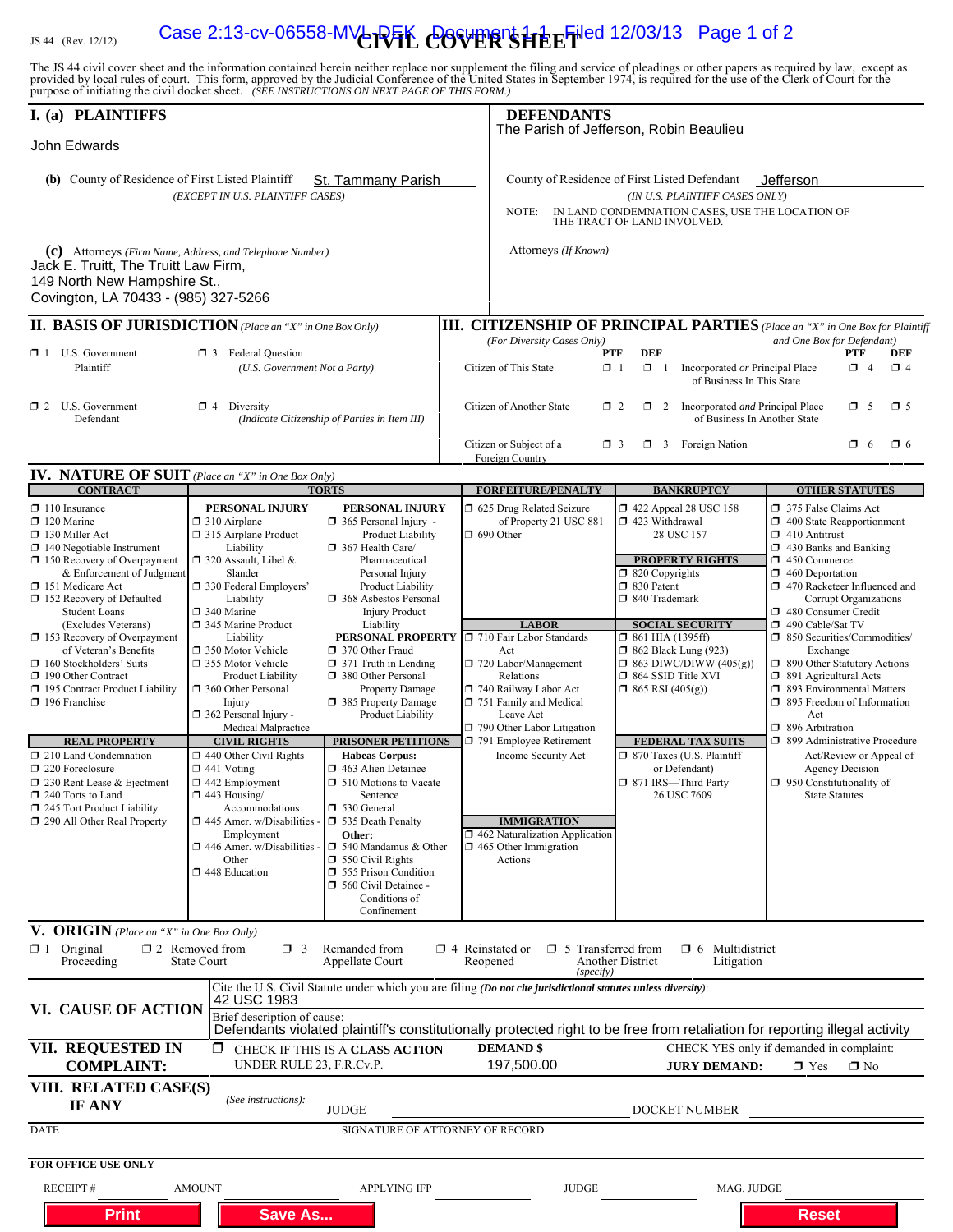## **INSTRUCTIONS FOR ATTORNEYS COMPLETING CIVIL COVER SHEET FORM JS 44**

Authority For Civil Cover Sheet

The JS 44 civil cover sheet and the information contained herein neither replaces nor supplements the filings and service of pleading or other papers as required by law, except as provided by local rules of court. This form, approved by the Judicial Conference of the United States in September 1974, is required for the use of the Clerk of Court for the purpose of initiating the civil docket sheet. Consequently, a civil cover sheet is submitted to the Clerk of Court for each civil complaint filed. The attorney filing a case should complete the form as follows:

- **I.(a) Plaintiffs-Defendants.** Enter names (last, first, middle initial) of plaintiff and defendant. If the plaintiff or defendant is a government agency, use only the full name or standard abbreviations. If the plaintiff or defendant is an official within a government agency, identify first the agency and then the official, giving both name and title.
- **(b) County of Residence.** For each civil case filed, except U.S. plaintiff cases, enter the name of the county where the first listed plaintiff resides at the time of filing. In U.S. plaintiff cases, enter the name of the county in which the first listed defendant resides at the time of filing. (NOTE: In land condemnation cases, the county of residence of the "defendant" is the location of the tract of land involved.)
- **(c) Attorneys.** Enter the firm name, address, telephone number, and attorney of record. If there are several attorneys, list them on an attachment, noting in this section "(see attachment)".

**II. Jurisdiction.** The basis of jurisdiction is set forth under Rule 8(a), F.R.Cv.P., which requires that jurisdictions be shown in pleadings. Place an "X" in one of the boxes. If there is more than one basis of jurisdiction, precedence is given in the order shown below. United States plaintiff. (1) Jurisdiction based on 28 U.S.C. 1345 and 1348. Suits by agencies and officers of the United States are included here. United States defendant. (2) When the plaintiff is suing the United States, its officers or agencies, place an "X" in this box. Federal question. (3) This refers to suits under 28 U.S.C. 1331, where jurisdiction arises under the Constitution of the United States, an amendment

to the Constitution, an act of Congress or a treaty of the United States. In cases where the U.S. is a party, the U.S. plaintiff or defendant code takes precedence, and box 1 or 2 should be marked.

Diversity of citizenship. (4) This refers to suits under 28 U.S.C. 1332, where parties are citizens of different states. When Box 4 is checked, the citizenship of the different parties must be checked**.** (See Section III below**; NOTE: federal question actions take precedence over diversity cases.**)

- **III. Residence (citizenship) of Principal Parties.** This section of the JS 44 is to be completed if diversity of citizenship was indicated above. Mark this section for each principal party.
- **IV. Nature of Suit.** Place an "X" in the appropriate box. If the nature of suit cannot be determined, be sure the cause of action, in Section VI below, is sufficient to enable the deputy clerk or the statistical clerk(s) in the Administrative Office to determine the nature of suit. If the cause fits more than one nature of suit, select the most definitive.
- **V. Origin.** Place an "X" in one of the six boxes.

Original Proceedings. (1) Cases which originate in the United States district courts.

Removed from State Court. (2) Proceedings initiated in state courts may be removed to the district courts under Title 28 U.S.C., Section 1441. When the petition for removal is granted, check this box.

Remanded from Appellate Court. (3) Check this box for cases remanded to the district court for further action. Use the date of remand as the filing date.

Reinstated or Reopened. (4) Check this box for cases reinstated or reopened in the district court. Use the reopening date as the filing date. Transferred from Another District. (5) For cases transferred under Title 28 U.S.C. Section 1404(a). Do not use this for within district transfers or multidistrict litigation transfers.

Multidistrict Litigation. (6) Check this box when a multidistrict case is transferred into the district under authority of Title 28 U.S.C. Section 1407. When this box is checked, do not check (5) above.

- **VI. Cause of Action.** Report the civil statute directly related to the cause of action and give a brief description of the cause. **Do not cite jurisdictional statutes unless diversity.** Example: U.S. Civil Statute: 47 USC 553 Brief Description: Unauthorized reception of cable service
- **VII. Requested in Complaint.** Class Action. Place an "X" in this box if you are filing a class action under Rule 23, F.R.Cv.P. Demand. In this space enter the actual dollar amount being demanded or indicate other demand, such as a preliminary injunction. Jury Demand. Check the appropriate box to indicate whether or not a jury is being demanded.
- **VIII. Related Cases.** This section of the JS 44 is used to reference related pending cases, if any. If there are related pending cases, insert the docket numbers and the corresponding judge names for such cases.

**Date and Attorney Signature.** Date and sign the civil cover sheet.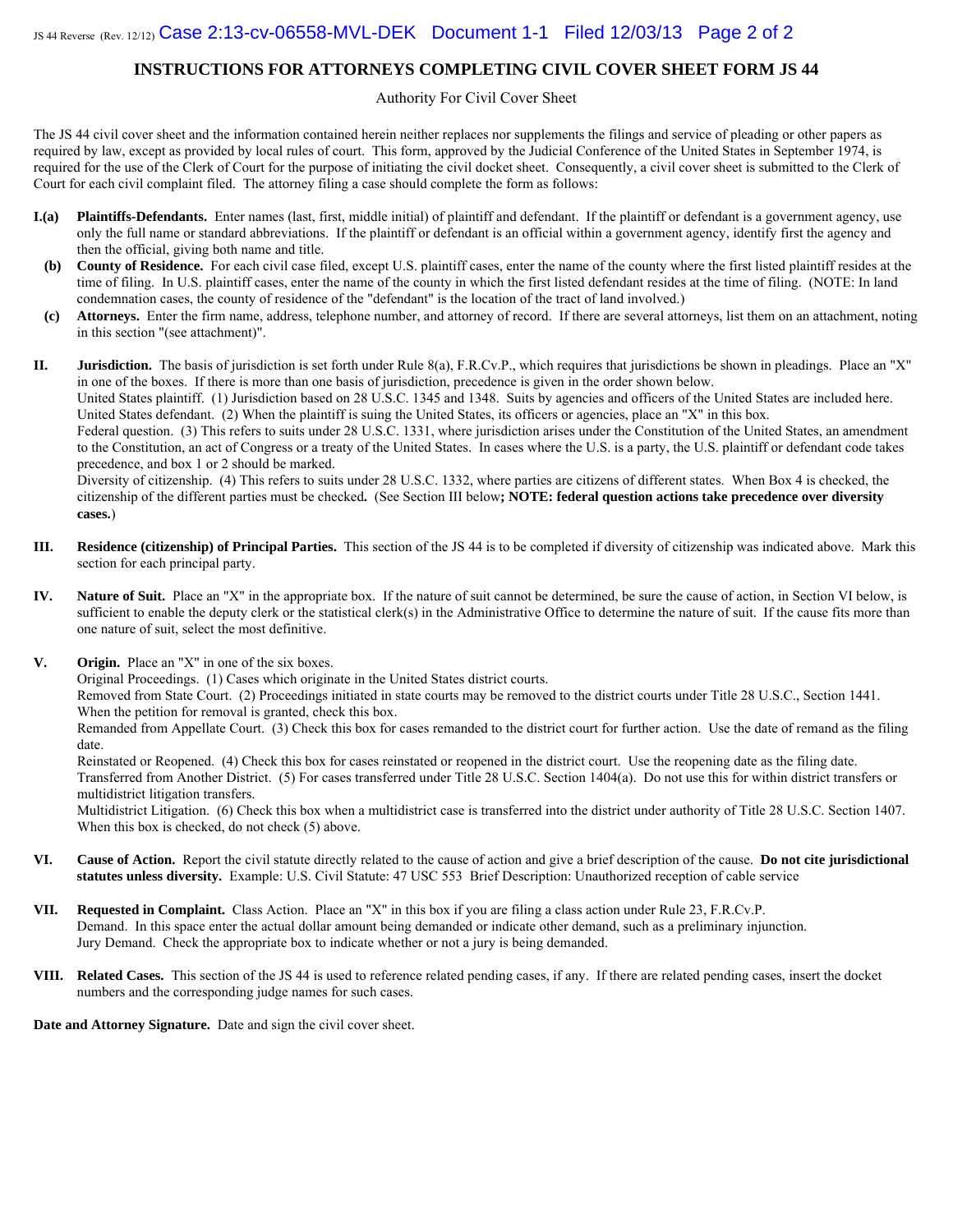Case 2:13-cv-06558-MVL-DEK Document 1-2 Filed 12/03/13 Page 1 of 2

AO 440 (Rev. 06/12) Summons in a Civil Action

# UNITED STATES DISTRICT COURT

for the

Eastern District of Louisiana

| <b>JOHN EDWARDS</b>                                     |  |
|---------------------------------------------------------|--|
| Plaintiff(s)<br>V.                                      |  |
| THE PARISH OF JEFFERSON<br>AND<br><b>ROBIN BEAULIEU</b> |  |
| Defendant(s)                                            |  |

Civil Action No.

*Defendant(s)*

## **SUMMONS IN A CIVIL ACTION**

To: *(Defendant's name and address)* The Parish of Jefferson President John F. Young, Jr. Joseph S. Yenni Building 1221 Elmwood Park Boulevard Jefferson, LA 70123

A lawsuit has been filed against you.

Within 21 days after service of this summons on you (not counting the day you received it) — or 60 days if you are the United States or a United States agency, or an officer or employee of the United States described in Fed. R. Civ. P. 12 (a)(2) or  $(3)$  — you must serve on the plaintiff an answer to the attached complaint or a motion under Rule 12 of the Federal Rules of Civil Procedure. The answer or motion must be served on the plaintiff or plaintiff's attorney, whose name and address are:

> Jack E. Truitt The Truitt Law Firm 149 North New Hampshire Covington, LA 70433

If you fail to respond, judgment by default will be entered against you for the relief demanded in the complaint. You also must file your answer or motion with the court.

*CLERK OF COURT*

Date:

*Signature of Clerk or Deputy Clerk*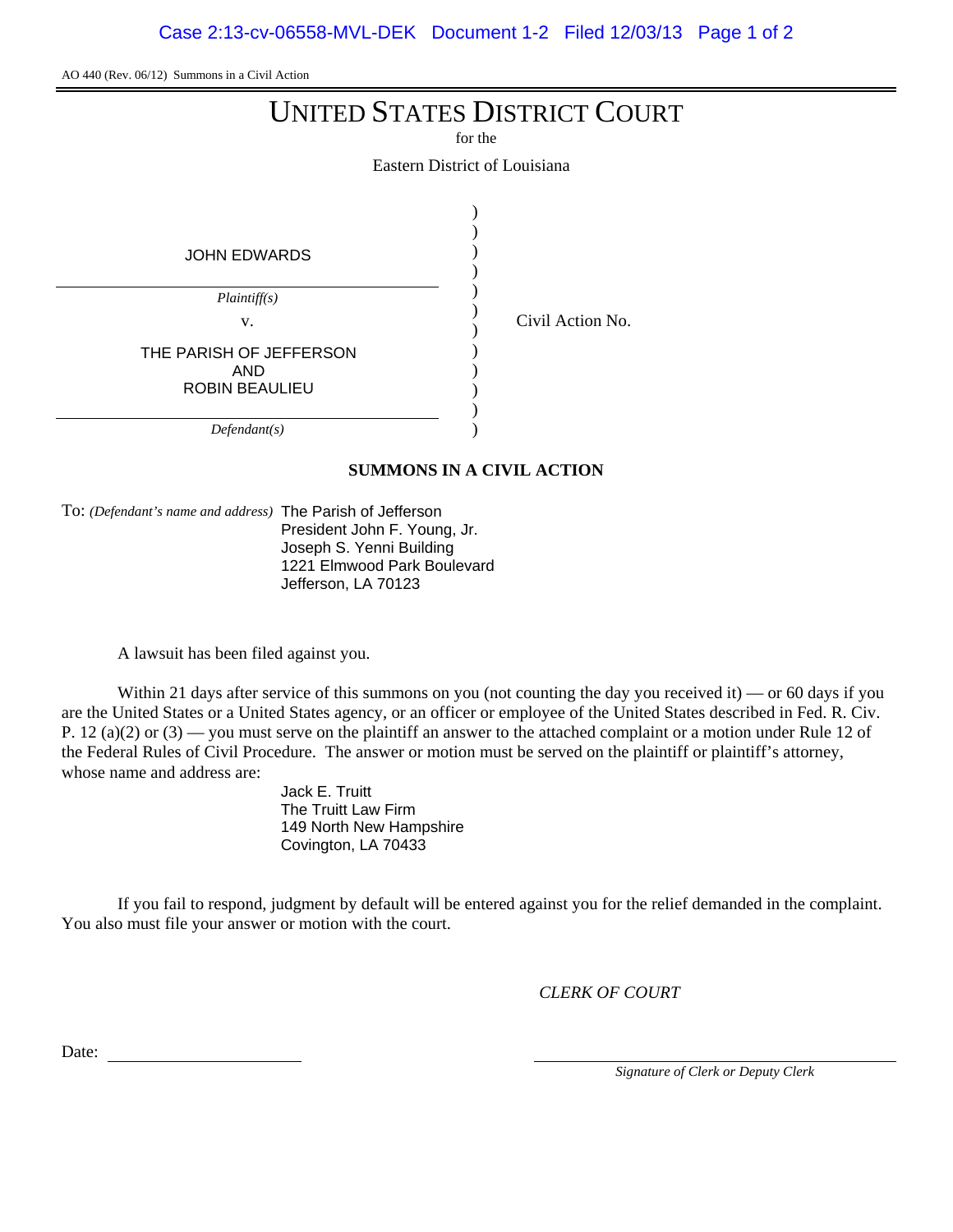AO 440 (Rev. 06/12) Summons in a Civil Action (Page 2)

Civil Action No.

# **PROOF OF SERVICE**

# *(This section should not be filed with the court unless required by Fed. R. Civ. P. 4 (l))*

|       |                                                                             | This summons for (name of individual and title, if any)                                                                                                                   |          |                                                                                                                           |      |  |  |  |  |  |
|-------|-----------------------------------------------------------------------------|---------------------------------------------------------------------------------------------------------------------------------------------------------------------------|----------|---------------------------------------------------------------------------------------------------------------------------|------|--|--|--|--|--|
|       | was received by me on <i>(date)</i>                                         |                                                                                                                                                                           |          |                                                                                                                           |      |  |  |  |  |  |
|       | $\Box$ I personally served the summons on the individual at (place)         |                                                                                                                                                                           |          |                                                                                                                           |      |  |  |  |  |  |
|       |                                                                             | ; or                                                                                                                                                                      |          |                                                                                                                           |      |  |  |  |  |  |
|       |                                                                             | $\Box$ I left the summons at the individual's residence or usual place of abode with (name)                                                                               |          |                                                                                                                           |      |  |  |  |  |  |
|       |                                                                             |                                                                                                                                                                           |          | , a person of suitable age and discretion who resides there,                                                              |      |  |  |  |  |  |
|       | and mailed a copy to the individual's last known address; or<br>on $(data)$ |                                                                                                                                                                           |          |                                                                                                                           |      |  |  |  |  |  |
|       | $\Box$ I served the summons on (name of individual)                         |                                                                                                                                                                           | , who is |                                                                                                                           |      |  |  |  |  |  |
|       |                                                                             | designated by law to accept service of process on behalf of (name of organization)                                                                                        |          | <u> Alexandria (Carlo Carlo Carlo Carlo Carlo Carlo Carlo Carlo Carlo Carlo Carlo Carlo Carlo Carlo Carlo Carlo Carlo</u> |      |  |  |  |  |  |
|       |                                                                             | on $(data)$<br>$\frac{1}{2}$ or                                                                                                                                           |          |                                                                                                                           |      |  |  |  |  |  |
|       |                                                                             | $\Box$ I returned the summons unexecuted because<br><u> 1980 - Johann Barn, mars ann an t-Amhain Aonaich an t-Aonaich an t-Aonaich an t-Aonaich an t-Aonaich an t-Aon</u> |          |                                                                                                                           |      |  |  |  |  |  |
|       | $\Box$ Other (specify):                                                     |                                                                                                                                                                           |          |                                                                                                                           |      |  |  |  |  |  |
|       | My fees are \$                                                              | for travel and \$                                                                                                                                                         |          | for services, for a total of \$                                                                                           | 0.00 |  |  |  |  |  |
|       | I declare under penalty of perjury that this information is true.           |                                                                                                                                                                           |          |                                                                                                                           |      |  |  |  |  |  |
| Date: | <u> 1990 - Jan Barbara III, politik politik (</u>                           |                                                                                                                                                                           |          |                                                                                                                           |      |  |  |  |  |  |
|       |                                                                             |                                                                                                                                                                           |          |                                                                                                                           |      |  |  |  |  |  |
|       |                                                                             |                                                                                                                                                                           |          | Printed name and title                                                                                                    |      |  |  |  |  |  |
|       |                                                                             |                                                                                                                                                                           |          |                                                                                                                           |      |  |  |  |  |  |

*Server's address*

Additional information regarding attempted service, etc: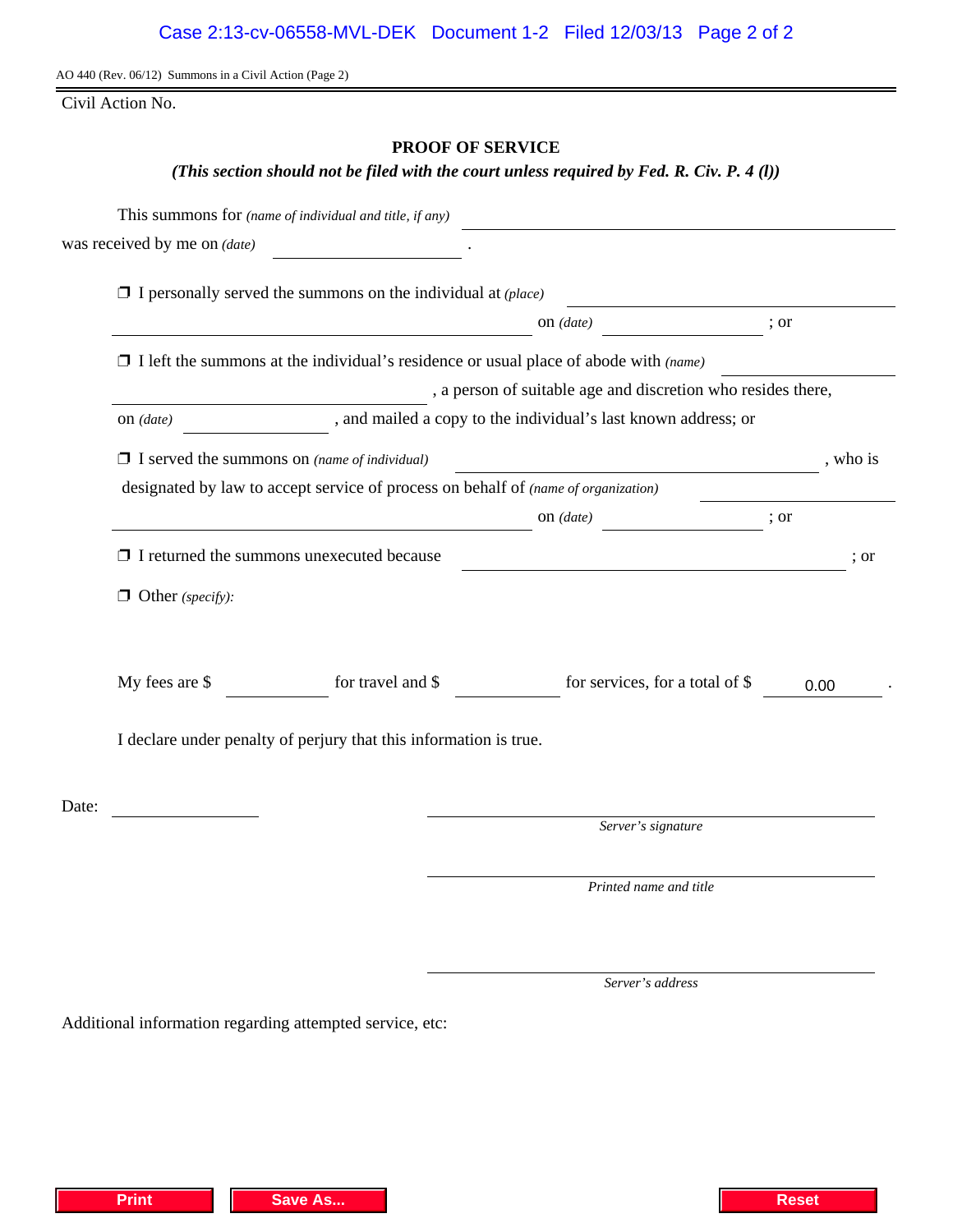Case 2:13-cv-06558-MVL-DEK Document 1-3 Filed 12/03/13 Page 1 of 2

AO 440 (Rev. 06/12) Summons in a Civil Action

# UNITED STATES DISTRICT COURT

for the

Eastern District of Louisiana

| <b>JOHN EDWARDS</b>            |  |
|--------------------------------|--|
| Plaintiff(s)                   |  |
| V.                             |  |
| THE PARISH OF JEFFERSON<br>AND |  |
| <b>ROBIN BEAULIEU</b>          |  |
| Defendant(s)                   |  |

Civil Action No.

**SUMMONS IN A CIVIL ACTION**

To: *(Defendant's name and address)* Robin Beaulieu

Jefferson Parish Animal Shelter #1 Humane Way Jefferson, LA 70123

A lawsuit has been filed against you.

Within 21 days after service of this summons on you (not counting the day you received it) — or 60 days if you are the United States or a United States agency, or an officer or employee of the United States described in Fed. R. Civ. P. 12 (a)(2) or (3) — you must serve on the plaintiff an answer to the attached complaint or a motion under Rule 12 of the Federal Rules of Civil Procedure. The answer or motion must be served on the plaintiff or plaintiff's attorney, whose name and address are:

> Jack E. Truitt The Truitt Law Firm 149 North New Hampshire Covington, LA 70433

If you fail to respond, judgment by default will be entered against you for the relief demanded in the complaint. You also must file your answer or motion with the court.

*CLERK OF COURT*

Date:

*Signature of Clerk or Deputy Clerk*